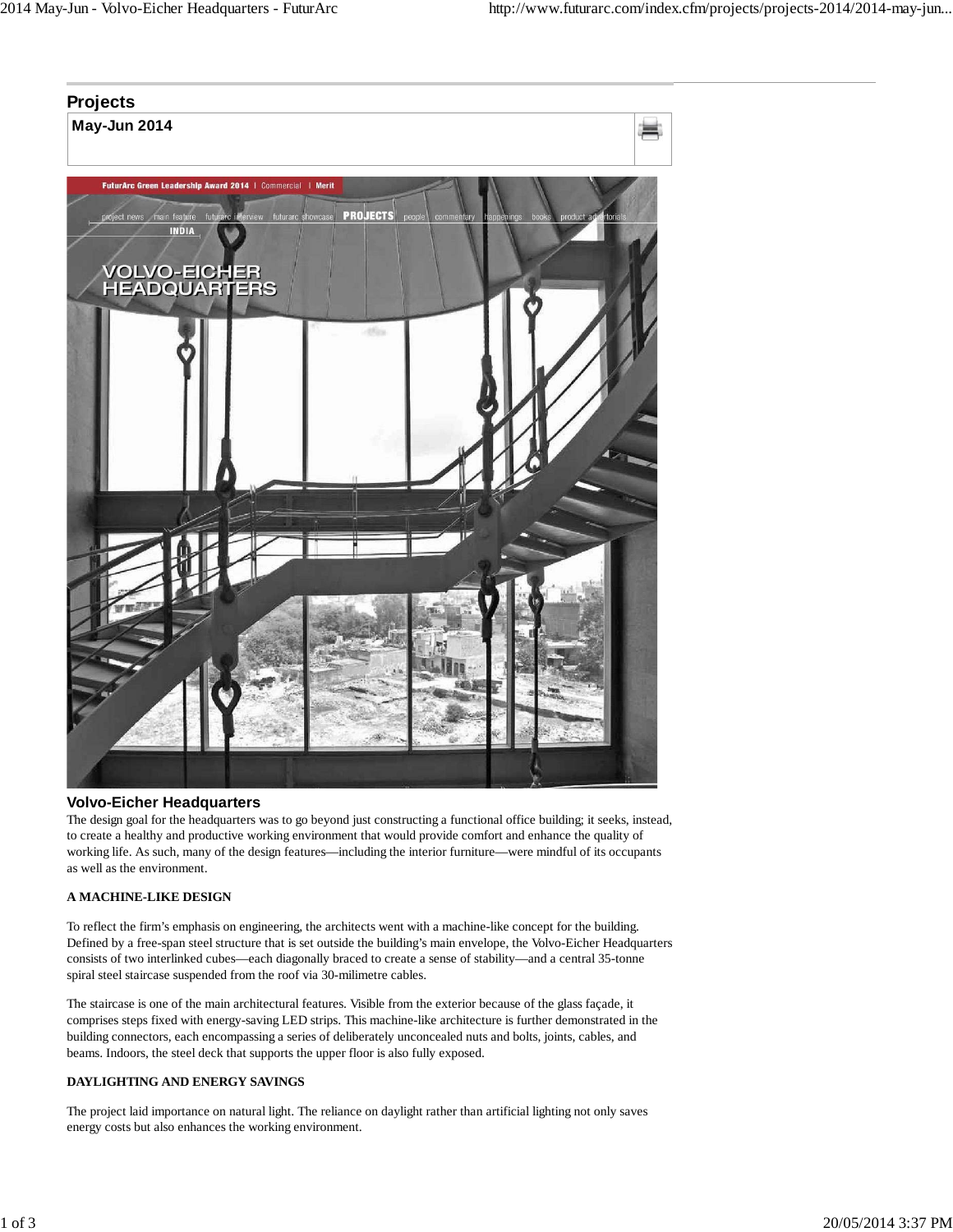One of the key energy-saving strategies is the inclusion of louvres, which are also a distinctive feature of the building design. The louvres were designed and configured to eliminate glare while maximising daylight penetration into the building. As a result of the lourve fittings, 75 percent of the workspaces are lit by natural light.

**To read the complete article, get a copy of the May-Jun 2014 edition at our online shop or at newsstands/major bookstores; or subscribe to FuturArc.**

| <b>Project Data</b>      | <b>Architect's Team</b><br>Chandu V Arsikere: | Gurgaon India Sun Path |
|--------------------------|-----------------------------------------------|------------------------|
| <b>Project Name</b>      |                                               | $214$ Jun              |
| Volvo-Eicher             | Ram Kumar Nair;                               | Equinox                |
| Headquarters             | Sanjoli Tuteja<br>Civil & Structural          | 22 <sup>md</sup> Dec   |
| Location                 | <b>Engineer</b>                               |                        |
| Gurgaon, India           | Frishmann Prabhu                              |                        |
| <b>Completion Date</b>   | Pvt I td                                      |                        |
| September 2012           | Mechanical &                                  |                        |
| <b>Site Area</b>         | <b>Electrical</b>                             |                        |
| 4,050 square             | <b>Engineer</b>                               |                        |
| metres                   | <b>Spectral Services</b>                      |                        |
| <b>Gross Floor Area</b>  | <b>Quantity Surveyor</b>                      |                        |
| 10,350 square            | Frishmann Prabhu                              |                        |
| metres                   | Pvt Ltd                                       |                        |
| <b>Number of Rooms</b>   | <b>Main Contractor</b>                        |                        |
| 47                       | Geodesic                                      |                        |
| <b>Building Height</b>   | <b>Techniques Pvt Ltd</b>                     |                        |
| Ground + 6 storeys       | <b>Images/Photos</b>                          |                        |
| <b>Client/Owner</b>      | Romi Khosla                                   |                        |
| Eicher Goodearth         | Design Studios;                               |                        |
| Pvt Ltd                  | Saurabh                                       |                        |
| <b>Architecture Firm</b> | Pandey; Chandu V                              |                        |
| Romi Khosla              | Arsikere                                      |                        |
| Design Studios           |                                               |                        |
| <b>Principal</b>         |                                               |                        |
| <b>Architects</b>        |                                               |                        |
| Romi Khosla:             |                                               |                        |
| Martand Khosla           |                                               |                        |
|                          |                                               |                        |
|                          |                                               |                        |

<BACK>

## **SUBSCRIBE TODAY**



Subscribe

**6 ISSUES A YEAR**

**SGD 67.00\***

*\* Regular Price SGD 90.00 for 6 Issues*

#### **FuturArc Collaborators**